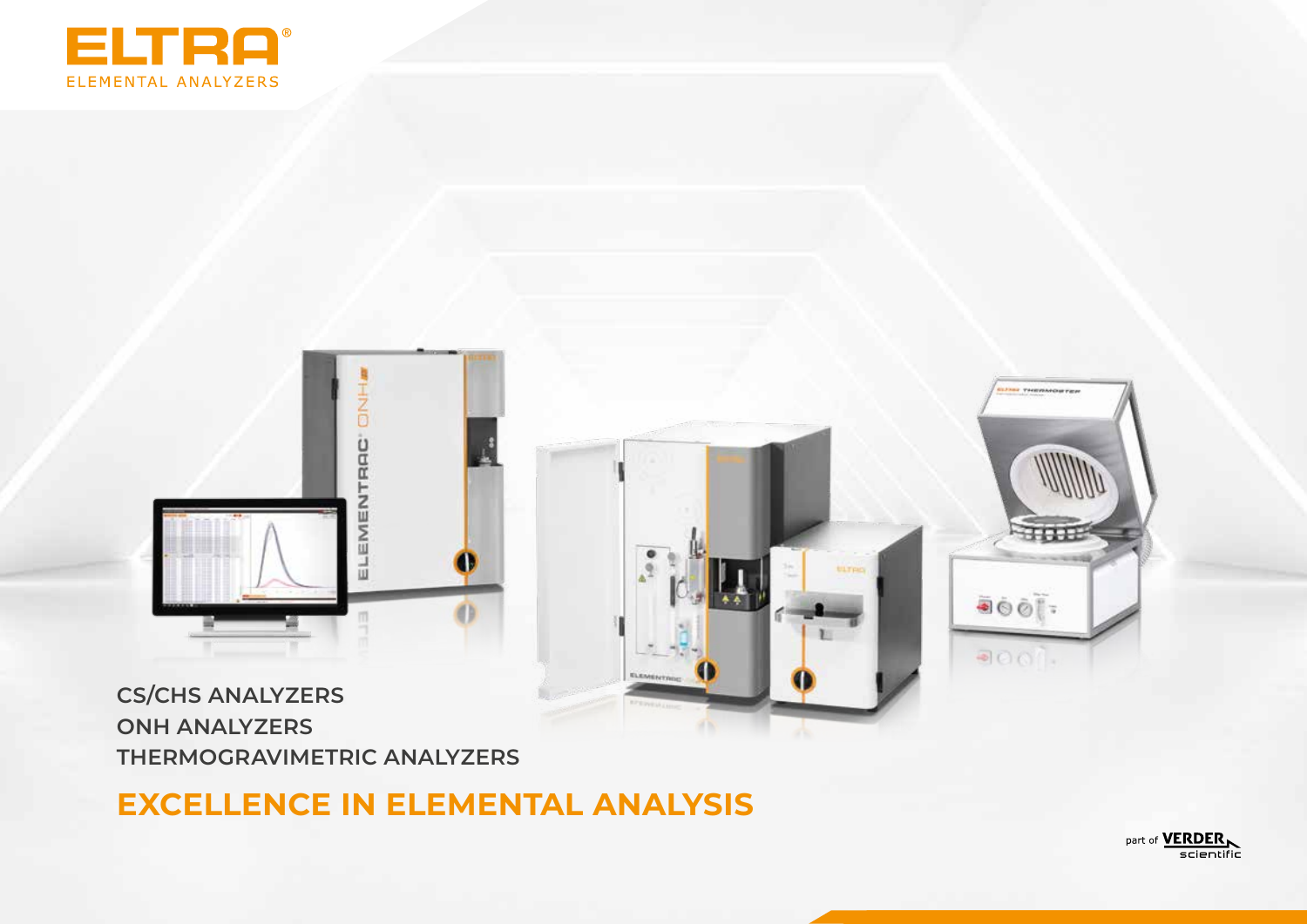

I 1981

Foundation of ELTRA GmbH

I 1984

Launch of the I 1993

C/S product line Development of the ON analyzer

I 1999 Launch of the ONH-2000 and CS-2000

I 2007

analyzers Development of the thermogravimetric analyzer THERMOSTEP

I 2012

Group

ELTRA becomes part of the Verder Launch of ELEMENTRAC ONH-p

I 2015

I 2016

CS-i

Development of ELEMENTRAC I 2018

Launch of ELEMENTRAC

CS-d

I 2021

Launch of ELEMENTRAC ONH-p 2 with Autocleaner and ELEMENTRAC CS-r & CHS-r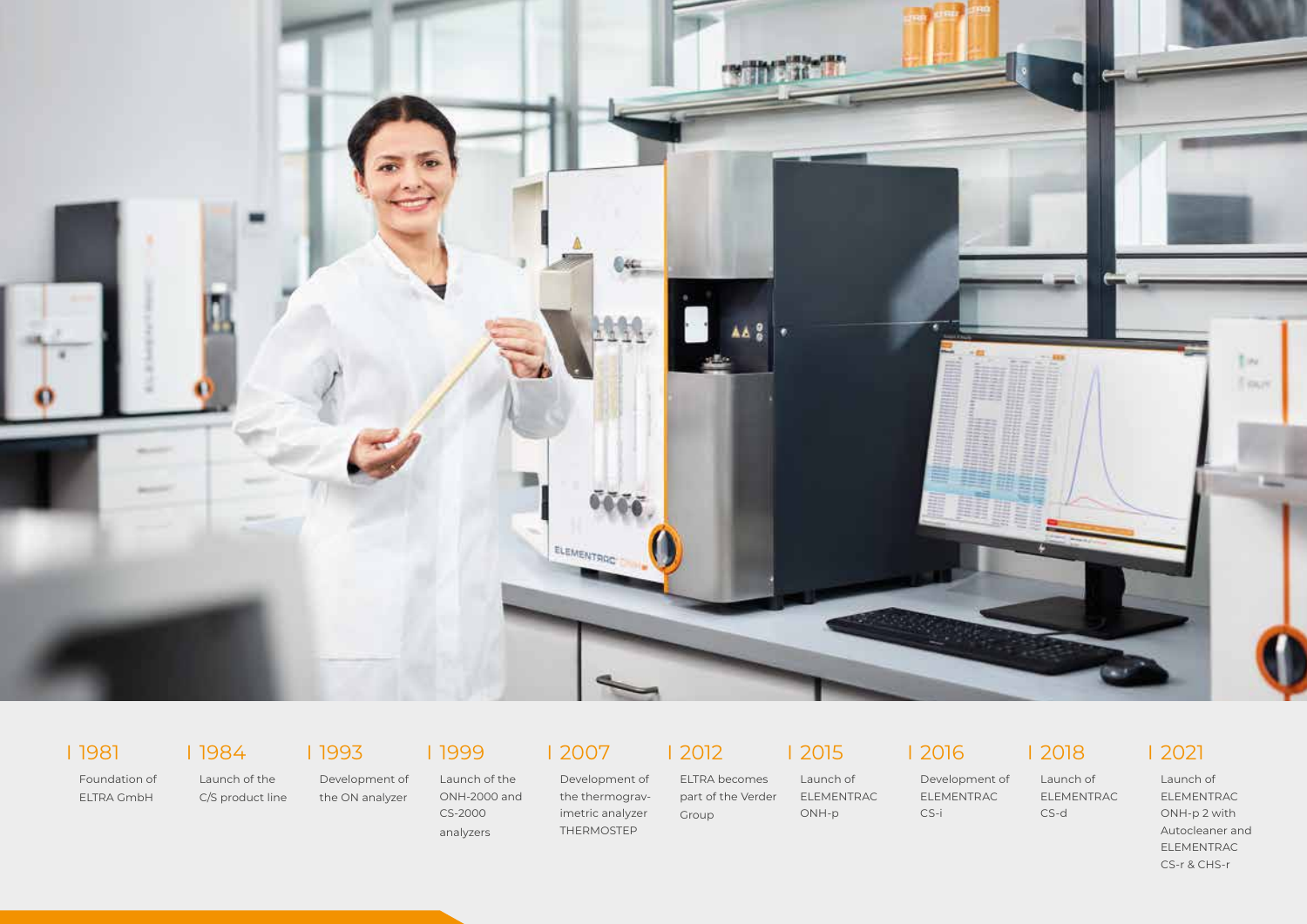#### **ELTRA – ELEMENTAL ANALYZERS**

## **EXCELLENCE IN ELEMENTAL ANALYSIS**

ELTRA's history started in 1981 with the development of the first carbon / sulfur analyzer for metal samples. Meeting the customers' requirements was a priority then, just like it is now. The aim has always been to create analyzers which are easy to operate, have a long service life and provide precise and reliable measurement data also under rough conditions, like in a mine or near a blast furnace.

Thousands of satisfied customers all over the world are proof of our success. They appreciate the reliability and flexibility of our analyzers, the good price-performance ratio of instruments and consumables and our excellent after sales service. ELTRA analyzers are used in many different industries like metal production and processing, aerospace, energy, medical engineering, environment, as well as in universities and research facilities.

ELTRA is part of the Verder Group since 2012 and consistently invests in research and development. With the introduction of the ELEMENTRAC series with powerful ELEMENTS software ELTRA offers analyzers for rapid and reliable O/N/H and C/S determination. These are characterized by modern design, convenient operation and integrated solutions for special applications, like our Dual Furnace Technology which allows analysis of both organic and inorganic samples with only one instrument – a unique concept only provided by ELTRA. The state of the state of the Eltra GmbH in Haan, Germany



# **ELTRA'S PRODUCT PORTFOLIO**

ELTRA provides solutions for the precise and reliable determination of the chemical elements carbon (C), sulfur (S), oxygen (O), nitrogen (N) and hydrogen (H) as well as for the measurement of thermogravimetric parameters like ash or moisture. The sample materials can be organic (like coal, wood, plastics or soils) or inorganic (like metals, alloys, ceramics, construction materials). The common principle of all ELTRA analyzers is the combustion of analysis samples at temperatures up to 3000 °C with subsequent measurement of the gaseous reaction products (e. g. CO<sub>2</sub>, water) or measurement of the weight loss after heating the sample in a thermogravimetric analyzer.

The instruments are used in production monitoring and quality control as well as in research and development.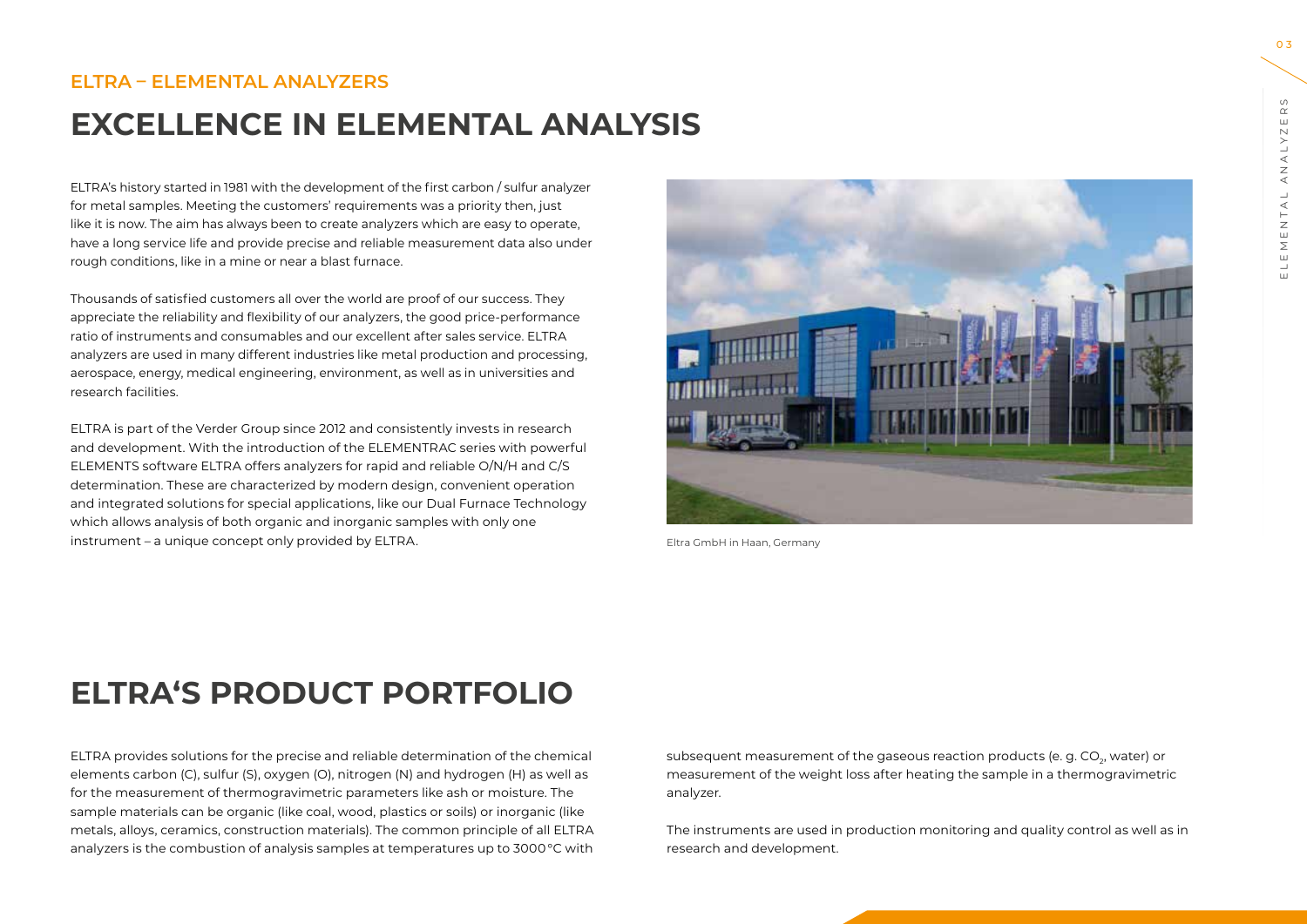#### **PRECISE ANALYSES**

# **HOW ELEMENTS INFLUENCE PRODUCT PROPERTIES**

The chemical elements C, S, O, N, H are everywhere in our environment and they have a significant impact on the chemical and physical properties of both natural and technical products. The carbon concentration in steel products, for example, has a substantial effect on brittleness, whereas ductility is determined by the nitrogen content.

A high hydrogen concentration, for instance, reduces the calorific value in fuels like coal, coke and wood, or affects the mechanical stability of medical products like stents or hip protheses.

With ELTRA analyzers it is not only possible to determine the total element concentration but also fractions of it. The element carbon, for example, can occur in various fractions which influence product properties in a different way.

The concentration of organic carbon (TOC), for example, indicates the fertility of soil whereas inorganic carbon (TIC) influences the pH value. In the construction materials industry, the TIC value is an important indicator for the stability of concrete or tiles.

The variety of applications and products which need to be analyzed calls for specialized analysis instruments which offer a high degree of flexibility based on a wide selection of accessories. ELTRA offers suitable analyzers for every type of C/S and O/N/H analysis.

## **Operation of a combustion analyzer (example: ELEMENTRAC CS-***i***)**

What all ELTRA analyzers have in common is easy operation and rapid C/S or O/N/H measurement in powders, granulates, wires or foil. After the sample has been



|                              | <b>Analysis &amp; Results</b> |    |        |            |                |             |  |
|------------------------------|-------------------------------|----|--------|------------|----------------|-------------|--|
| <b>Furnace</b>               |                               |    |        |            |                |             |  |
| <b>C</b> Results             |                               | 55 |        |            |                |             |  |
| õ.<br><b>Manual analyses</b> |                               |    |        | <b>New</b> | <b>Blank</b>   |             |  |
|                              | 1đ                            |    | Weight |            |                | Application |  |
| X DA                         | Sample 1                      |    |        | 998        | m <sub>0</sub> | Solid sall  |  |
|                              | Sample 2                      |    |        | 1012       | trig           | Solid sa.   |  |
|                              | Sample 3                      |    |        | 985        | mg             | Solid sa    |  |
|                              | Sample 4                      |    |        | 965        | ma             | Sciid sa:   |  |
|                              | Samole <sub>5</sub>           |    |        | 1030       | mo             | Sclid sa.   |  |
|                              | Sample 5                      |    |        | 975        |                | mo Solid sa |  |

Weighing the sample **Logging the sample into the software** Introducing the sample Analysis results after 40 - 60 sec

weighed and logged into the software, all further steps happen automatically once the analysis is started. The results are available within minutes.



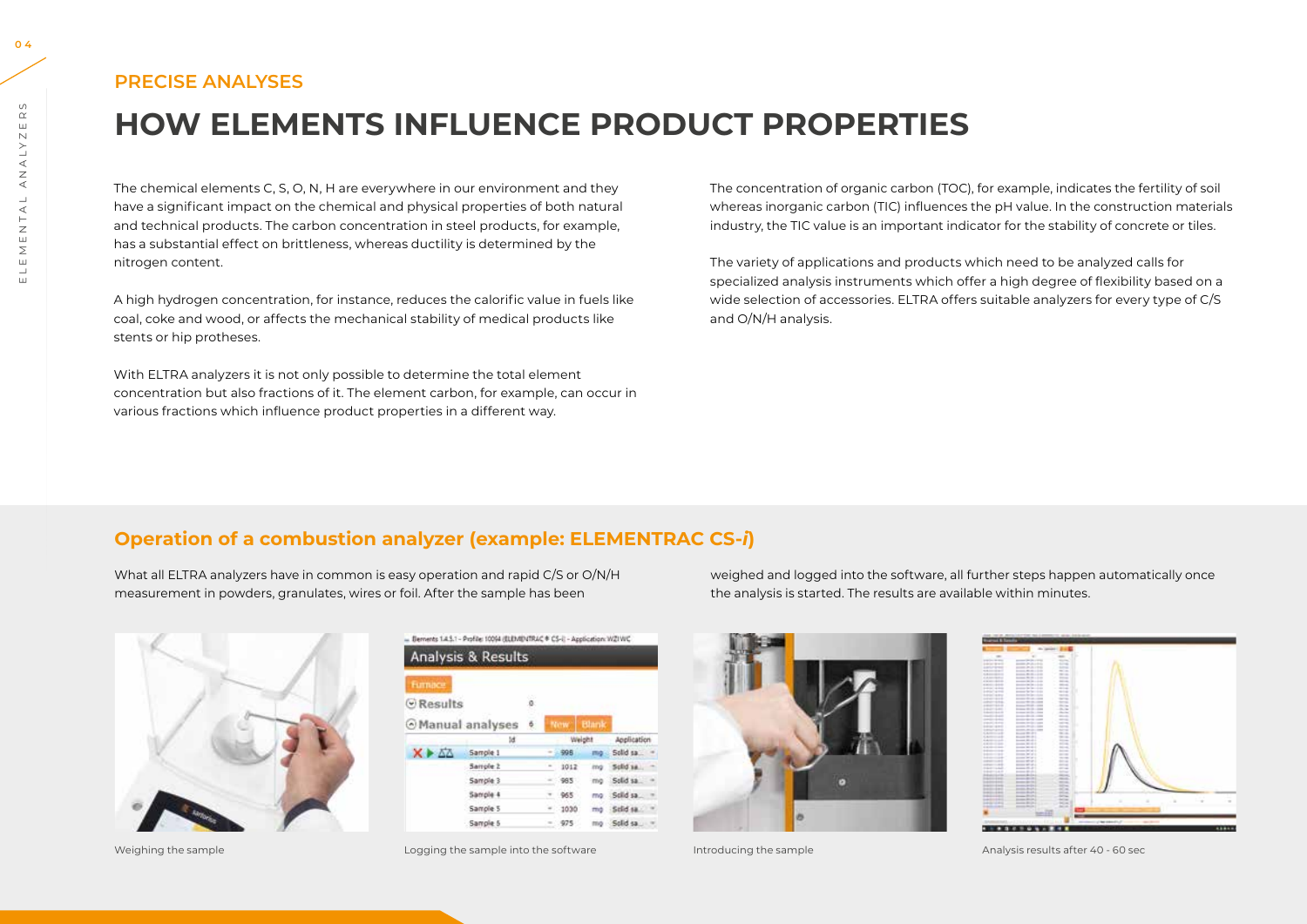## **A WIDE RANGE OF APPLICATIONS**

# **INDUSTRIES AND APPLICATION EXAMPLES**

ELTRA analyzers meet and exceed the requirements of all international standards like ASTM 1019 or DIN EN 15936 and are employed in many different industries.



#### **CEMENT/ CONSTRUCTION MATERIALS**

#### **Application ELTRA Analyzer**

- **I** C/S in construction materials & fuels **I** ELEMENTRAC CS-d
- 
- **I** Loss on ignition in construction materials **I** TGA Thermostep

**I** TIC in cement **I** CW 800



#### **METAL PRODUCTION**

| <b>Application</b>           |  |  |  |  |
|------------------------------|--|--|--|--|
| C/S in cast iron             |  |  |  |  |
| Diffusible hydrogen in steel |  |  |  |  |
| Surface carbon on copper     |  |  |  |  |

**ELTRA Analyzer I** Elementrac CS-i **I** Diffusible hydrogen in steel **I** H 500 **I** Surface C 800



#### **ENVIRONMENT/FOOD**

**Application ELTRA Analyzer I** TOC/TIC in soil & waste **I** C(H)S-r and CS 580 A **I** Dry weight & ash in food **I** TGA Thermostep

#### **AEROSPACE/MEDICAL ENGINEERING**

**I** O/N/H analysis in titanium **I** ELEMENTRAC ONH-p 2 **I** C/S analysis in titanium **I** ELEMENTRAC CS-i

**Application ELTRA Analyzer**

0 5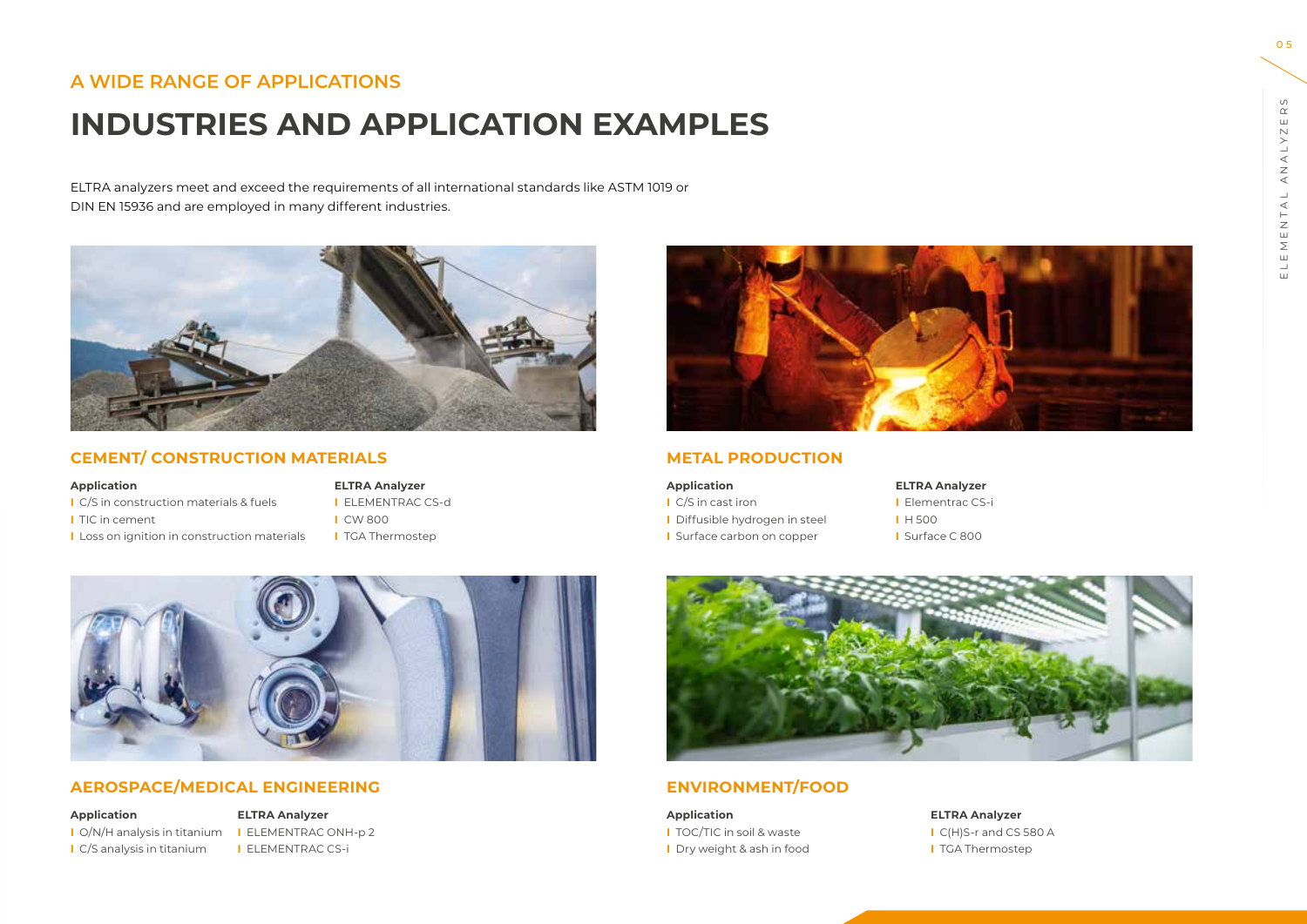# **ANALYZERS FOR INORGANIC & AND ORGANIC ELEMENTAL ANALYSIS**



#### **ELEMENTRAC ONH-***p* **2**

**I** Oxygen, nitrogen, hydrogen analyzer for steel, copper, titanium, ceramics **I** Impulse furnace up to 3000 °C



#### **CW 800**

**I** Water, CO<sub>2</sub> in gypsum, cement **I** Resistance furnace (quartz tube) up to 1000 °C

 $\frac{1}{\sqrt{2}}$ 



#### **ELEMENTRAC CS-***d*

**I** Carbon, sulfur analyzer for iron, copper, ceramics and coal, coke, soil **I** Induction furnace (T >2200 °C) and resistance furnace (ceramics up to 1550 °C)



#### **CW 800 M**

**I** Carbon, water, TOC<sub>400</sub> / ROC<sub>600</sub> / TIC<sub>000</sub> analyzer for construction materials, welding powder, soil, waste **I** Resistance furnace (quartz tube) up to 1000 °C



#### **C(H)S-***r*

**I** Carbon, sulfur (Option: hydrogen) and TOC/TIC, analyzer for soil, waste, ores **I** Ceramic furrnace up to 1550 °C & optional monitor holder



#### **H 500**

**I** Hydrogen / diffusible hydrogen analyzer for steel, iron **I** Resistance furnace (quartz tube) up to 1100 °C



#### **SURFACE C 800**

**I** Surface carbon on steel, iron, copper, aluminum **I** Resistance furnace up to 1000 °C



#### **ELEMENTRAC CS-***i*

**I** Carbon, sulfur analyzer for iron, copper, ceramics **I** Induction furnace (T> 2200 °C)



#### **TGA THERMOSTEP**

**I** Automated determination of moisture, ash, volatiles, LOI in coal, construction materials and food



#### **C(H)S 580 A**

- **I** Carbon, sulfur (Option: hydrogen) and TOC/TIC analyzer for soil, waste, ore
- **I** Ceramic furnace up to 1550 °C & optional Autoloader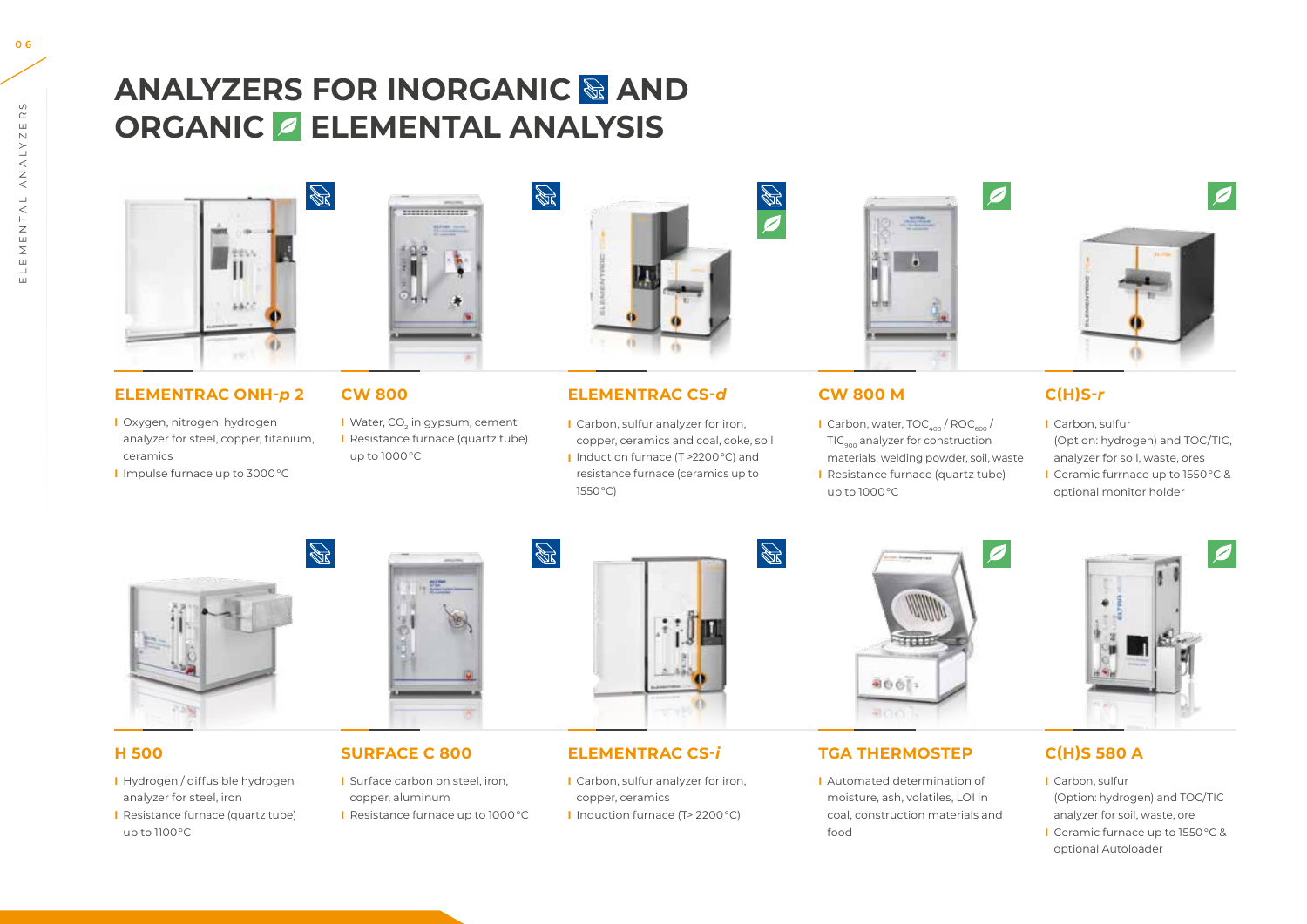## **CONFIGURATION OPTIONS**

# **FLEXIBLE SOLUTIONS FOR YOUR APPLICATIONS**

Depending on the application in research & development or quality assurance, an elemental analyzer needs to fulfill different configuration requirements.

Customers may choose between a full configuration or an individual number of measurement channels and IR cells for each ELTRA analyzer.

The ELEMENTRAC ONH-p 2, for example, can be equipped as single-element analyzer (e. g. only N), as combined analyzer (ON; OH; NH) or as full configuration for ONH analysis.

For C/S analyzers ELTRA provides free-of-charge integration of IR cells with configurations for special applications. These are available, for instance, to reliably determine high sulfur concentrations in high sample weights.

#### **Options**

The various analyzers offer different options for optimized usage:

- **I** Sample loader with up to 130 positions
- **I** Autocleaner
- **I** Gas purification ensures reliable measurement in the low ppm range
- **I** Halogen trap absorbs acid residues resp. F; Cl ; Br; I
- **I** Gold cuvettes increase robustness against halogens
- **I** REST API interface allows integration of ELEMENTRAC analyzers



0 7